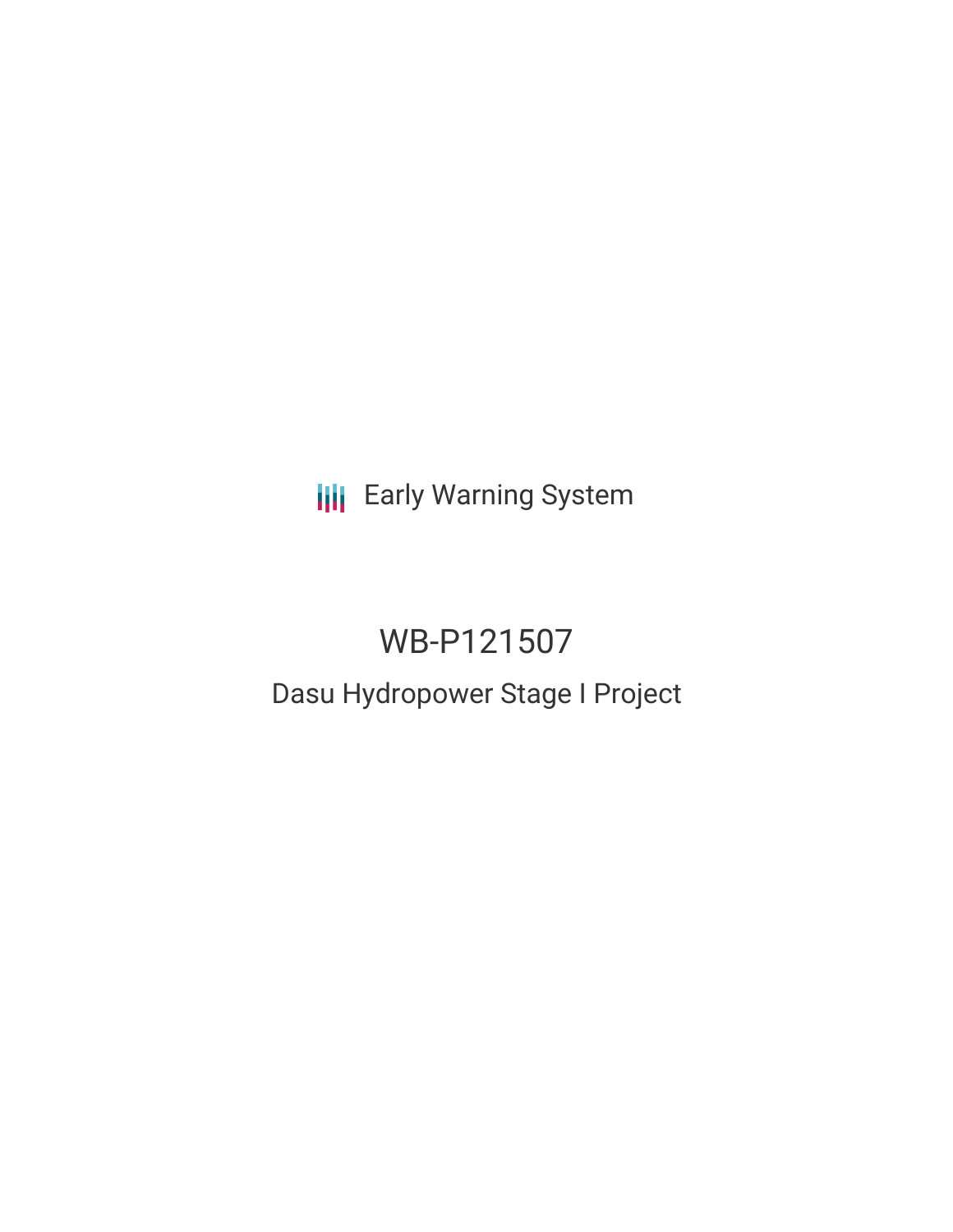#### **Quick Facts**

| <b>Countries</b>                | Pakistan                                                                |
|---------------------------------|-------------------------------------------------------------------------|
| <b>Specific Location</b>        | Main Indus River, Dasu                                                  |
| <b>Financial Institutions</b>   | World Bank (WB)                                                         |
| <b>Status</b>                   | Active                                                                  |
| <b>Bank Risk Rating</b>         | A                                                                       |
| <b>Voting Date</b>              | 2014-06-10                                                              |
| <b>Borrower</b>                 | <b>GOVERNMENT OF PAKISTAN</b>                                           |
| <b>Sectors</b>                  | Hydropower                                                              |
| <b>Potential Rights Impacts</b> | Healthy Environment, Housing & Property, Right to Food, Right to Health |
| <b>Investment Type(s)</b>       | Loan                                                                    |
| <b>Investment Amount (USD)</b>  | \$588.40 million                                                        |
| <b>Project Cost (USD)</b>       | \$3.787.70 million                                                      |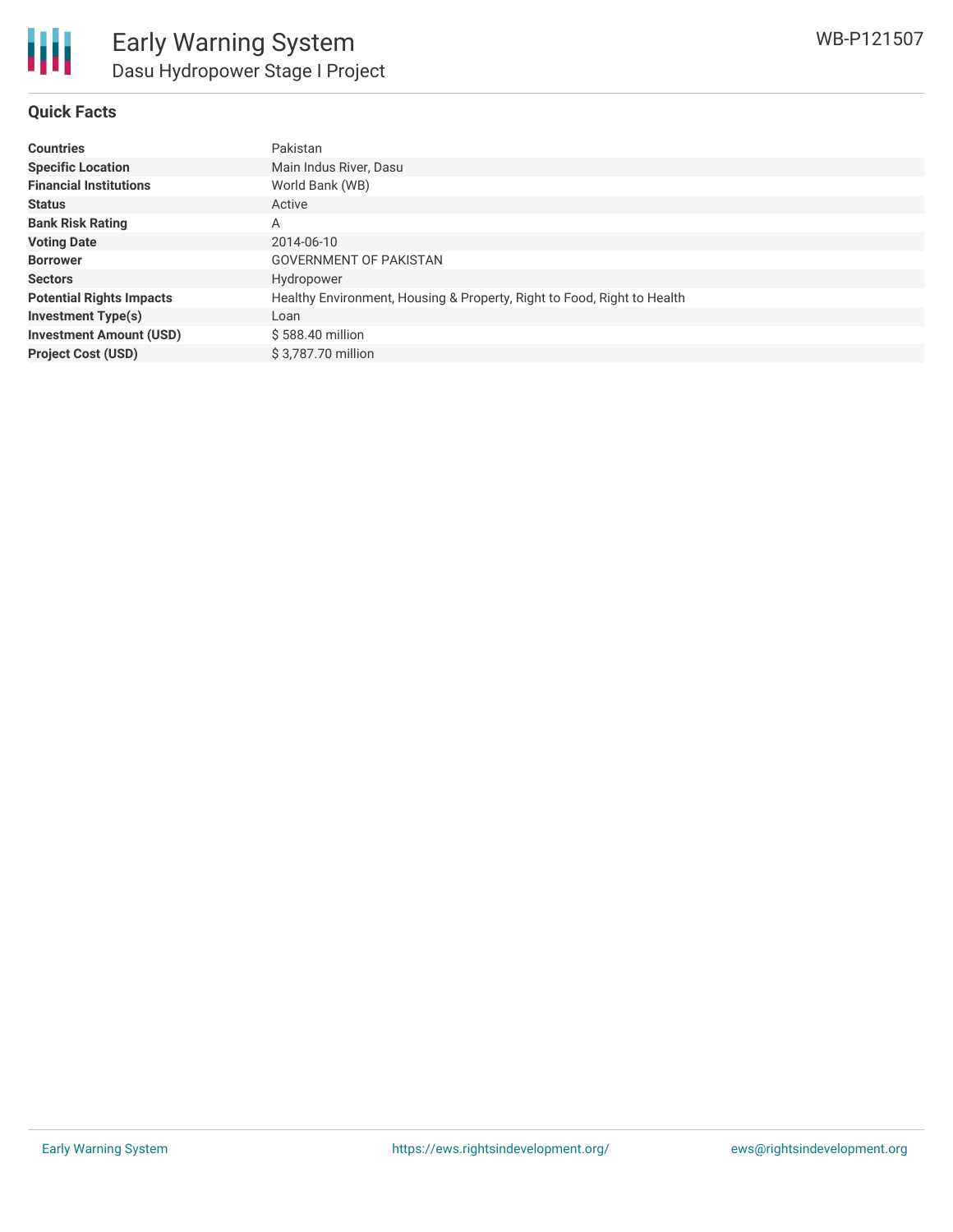

#### **Project Description**

The Dasu Hydropower Project would construct a 2,160 MW hydropower plant on the main Indus River, to be expanded to a capacity of 4,320 MW in the future "with very low cost". World Bank support for the project is aimed at building the capacity of Pakistan's Water and Power Development Authority (WAPDA) to prepare future hydroelectric projects. The bank describes this as a "high-risk-high-reward" project. This is a run-of-river project with five components:

- 1. construction of the main dam, and a hydraulic structure on the Indus River to raise the water level;
- 2. power generating facilities including turbines and generators, underground tunnels and sub-stations;
- 3. relocation of a section of the Karakoram Highway, construction of access roads and a transmission line from Dubair to Dasu;
- 4. installation of a transmission line from Dasu to Islamabad (via Mansehra);
- 5. Implementation of Social and Environmental Management Plans, including a Social and Resettlement Management Plan.

Location: The main Indus River about 240 km upstream from the Tarbela Dam, approximately 8 km from Dasu town (capital of Kohistan District of Khyber Pakhtunkhwa Province) and 350 km from Islamabad Resources needed: the project will submerge 1800 hectares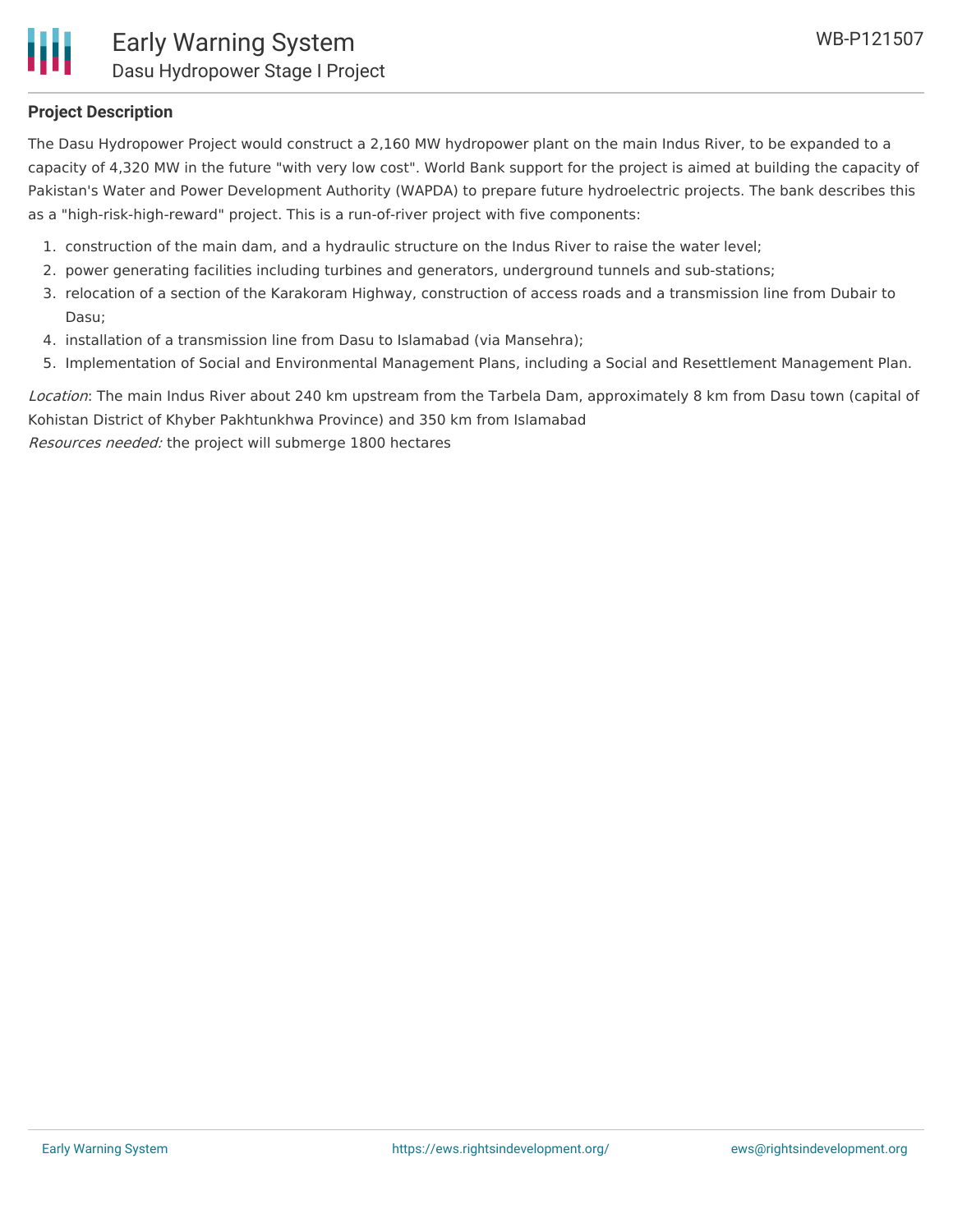## **Early Warning System Project Analysis**

## **Risk Assessment: Category A.**

The World Bank classifies proposed projects based on the type, location, sensitivity, and scale of the project and the nature and severity of its potential environmental impacts. Category A is assigned to a project only if it is likely to have "significant adverse environmental impacts that are sensitive, diverse, or unprecedented."

## **APPLICABLE SOCIAL & ENVIRONMENTAL STANDARDS**

## **Environmental Assessment OP/BP 4.01**

World Bank documents state that the dam will "permanently alter the upstream aquatic ecology and habitat by transforming the fast-moving sediment-laden river into a narrow controlled reservoir" with resulting changes affecting about 570 ha of river and tributaries. Among the "major issues" identified in bank documents for the operation stage of the project are impacts on downstream water uses due to the filling of the reservoir, changes in river ecology in the reservoir area and resulting impacts on fisheries, and a break in the "connectivity" of the Indus River which will create a barrier to fish movement and is expected to impact the overall ecology of the river and aquatic fauna in a 4.4 km section of the river.

## **Involuntary Resettlement OP/BP 4.1**

The World Bank estimates the project will displace 6,953 people from 767 households by submerging 34 villages/hamlets located upstream of the reservoir (half are located on the Left Bank of the Indus River and half are located on the Right Bank).

## **Natural Habitats PO/BP 4.04**

the project will submerge 82 hectares of the Kaigah Community Conservation Area (KCCA), established by the government in 2000 to protect the endangered Markhor Sheep, as well as other mammal and bird species. This conservation area is considered critical habitat according to World Bank Policy on Natural Habitats.

#### **Forests OP/BP 4.36**

there will be a "significant" impacts on "the already dwindling forests" and wildlife of the area due to the resettlement of displaced people to higher elevations and the in-migration of a large workforce to the area over a period of 25-30 years, with 2000 to 3000 workers present at any one point in time. Impacts will include "more collection and commercial trade in firewood and herbs, illegal deforestation, logging, reclamation of land for agriculture and other activities", as well as an increase in "illegal practices such as poaching, trapping and hunting".

#### **Physical Cultural Resources OP/BP 4.11**

**Projects on International Waterways OP/BP 7.50**

Bank documents note that there are 'important cultural or archaeological resources in the vicinity of the Project" including 33 mosques and 16 graveyards that will be flooded by the dam's reservoir, as well as a large field of pre-historic and historic rock art (carving and inscriptions) around Shatial which "date to the Stone Age." The possibility of "chance" archaeological finds is also "high", as the Indus valley has been "the only connection between the Indian sub-continent and China since pre-historic times."

#### **Safety of Dams OP/BP 4.37**

The Dasu project site is located in a region that is classified as a "Serious Seismic Danger Zone" and the risk that the reservoir created by the dam will trigger earthquakes has been considered. World Bank documents state "the dam design is in accordance with the international standards (International Commission on Large Dams - ICOLD) for dam construction in an earthquake zone of class VIII. According to these standards the dam is considered to be safe under strong earthquake action."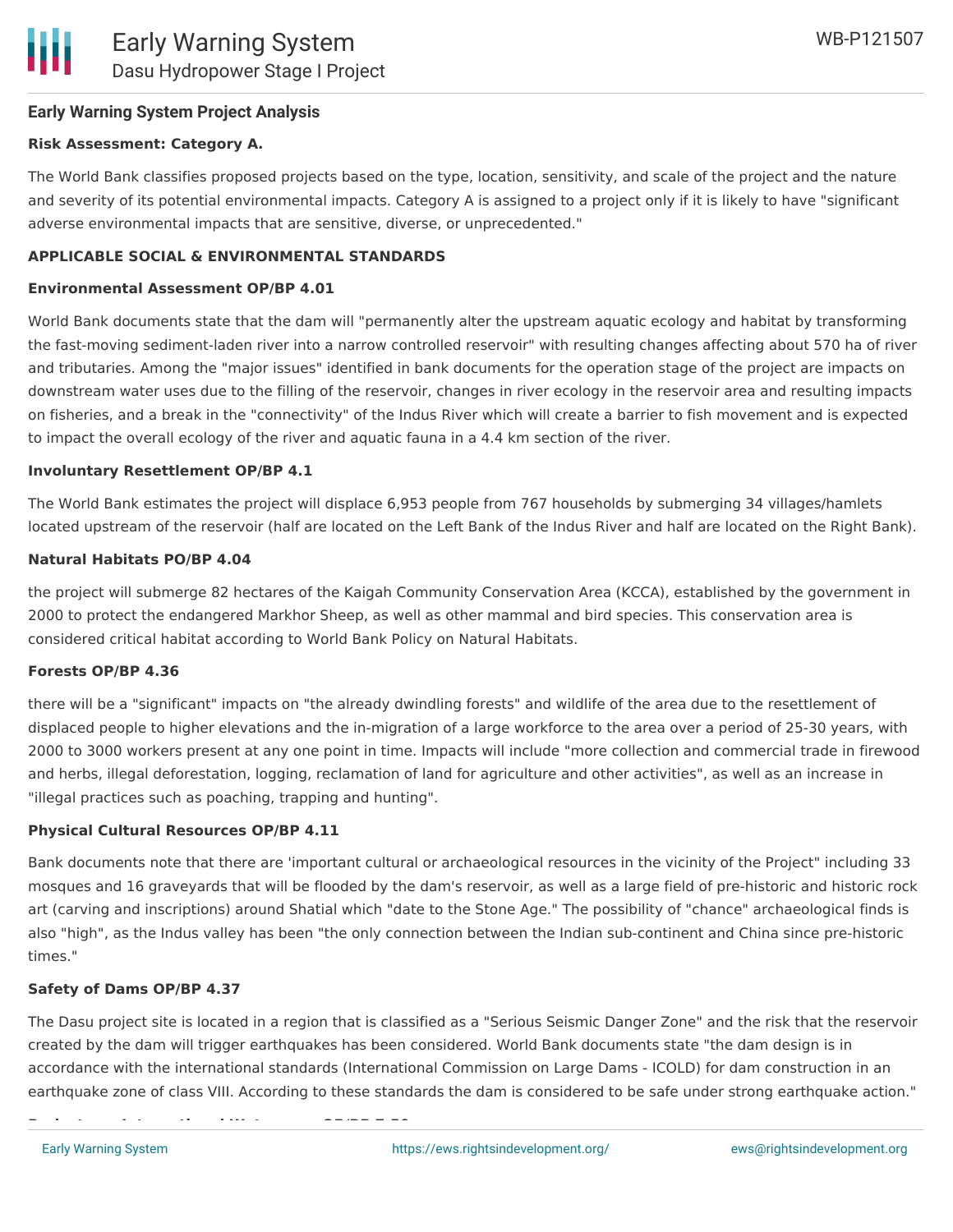#### **People Affected By This Project**

#### **OUR RISK ASSESSMENT**

#### **The Right to Property and Adequate Housing**

as noted above, the World Bank estimates that the project will displace 6,953 people from 767 households in 34 villages/hamlets. "A total of 945 houses and residential structures, 197 shops, 31 mosques, seven schools, two basic health units, three community centers and 17 graveyards will need to be relocated" and an estimated 21,000 trees will be affected. Bank documents state that 90% of the households to be displaced prefer to be relocated at higher elevations on their existing lands or on land acquired lands for the project within the same valley, while 10% prefer to receive cash compensation and move to join family members living outside the project area. Bank documents state that "relocation and resettlement across the river or downstream is also not a possible option as every tribe or sub-tribe considers them as 'very different' than others ethnically, socially and culturally." 27 potential locations for resettlement have been identified.

#### **Right to Livelihood**

the Resettlement Action Plan notes that people directly affected by the project will suffer the loss of income from many sources including: businesses, hotels, shops and restaurants, agricultural and, grazing land, olive, fruit and non fruit trees used as fodder for animals, fisheries, medicinal plants, mushrooms, timber and fuel wood, and loss of access to sand gold mining on the river bed.

#### **The Right to Food**

Bank documents state that 600 of the 767 households to be affected by the project will lose some agricultural land. The loss of agricultural lands and may impact the right to food, as most farming in the project area is subsistence farming and traditional terrace cultivation will be affected by relocation and the lack of terraced land at higher elevations. The loss of 280 hectares of grazing land for livestock and the increased in population densities at higher altitudes following resettlement may also impact the right to food, as people in the project area usually keep livestock " goats, sheep, even cows and bullocks and the search for pasture [at higher altitudes] is one reason for the seasonal migration between low and high altitudes." Changes in river ecology will impact existing fisheries, including the loss of existing fish spawning areas and some existing fish species "may gradually disappear from the main stream." Bank documents state that Limited financial resources compel people to undertake fishing - which is "mainly for self-consumption" - and also state that fish from the Indus "help to meet protein requirements of local people" in a region in which poverty and malnourishment are "chronic".

#### **The Right to Health**

The child death rates in the project area are "one of the highest in the world" and tuberculosis, respiratory infections, and chronic pulmonary conditions are each a "major public health concern" in Kohistan District. With existing health facilities facing "major shortages" in drug supply and services and numerous difficulties in recruiting health professionals willing to work in the remote district, World Bank documents note that the influx of a large migrant population of workers into the District may lead to conflicts over public health and safety. The Public Health Action Plan for the project identifies the following health-related factors and risks associated with the project: "multi-organ damages" resulting from oils, petroleum products and chemicals contaminating soil; increases in respiratory disease due to deterioration in air quality resulting from emissions of combustion gases and dust, with children being particularly vulnerable; the presence of a large construction workforce in a remote environment with risks that include sexually transmitted diseases including HIV/AIDS; public health issues related to resettlement, including access to safe drinking water and sanitation, diarrheal and other water borne illnesses resulting from contamination of water by human waste and sediment inputs; vector transmitted diseases, including dam impacts on the breeding areas of sand flies that transmit chronic and potentially fatal parasitic diseases (Leishmaniasis or Kala Azar); solid and

medical waste disposal; symptoms of psychological stress including an increase in miscarriages, headaches, insomnia,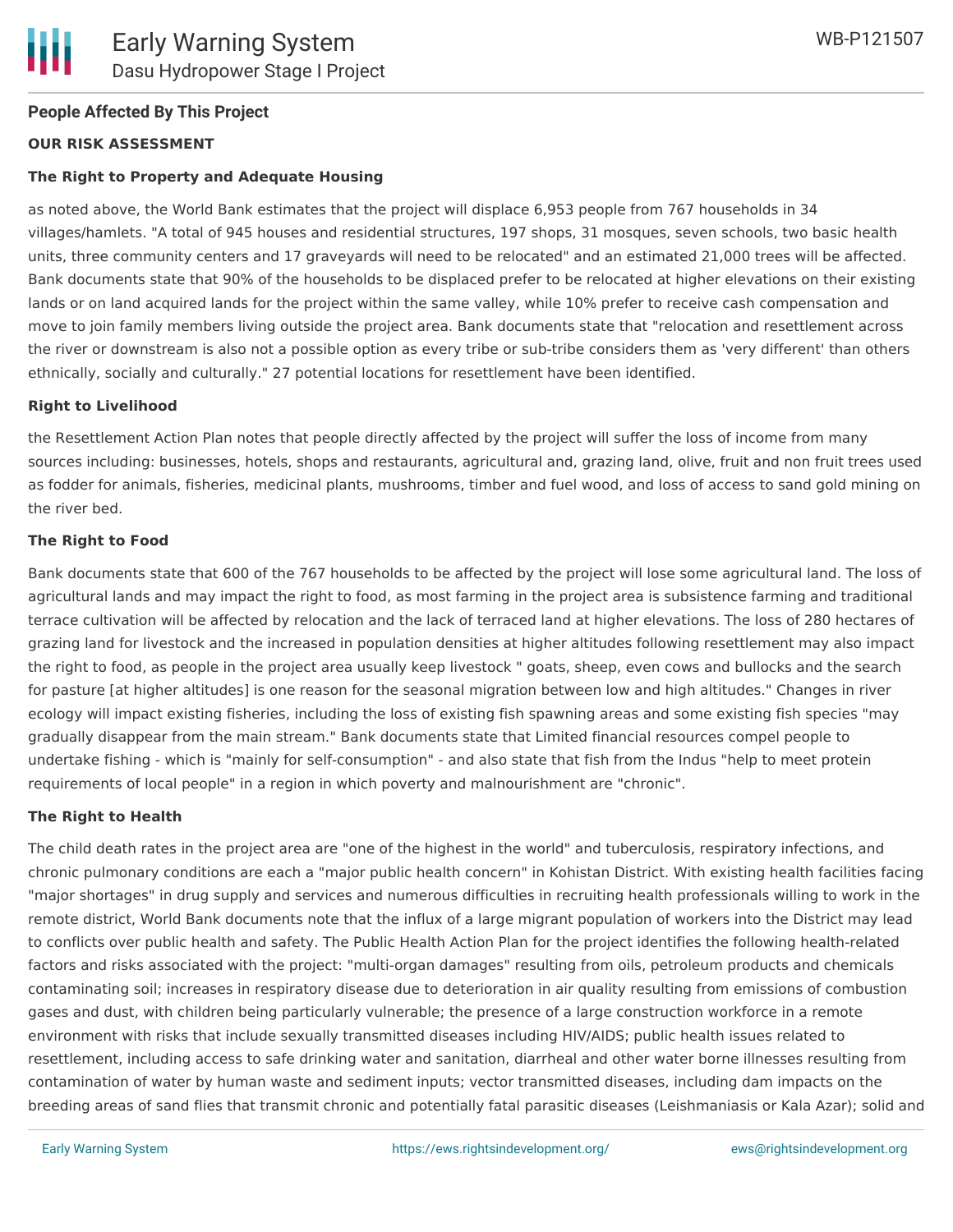

#### **Investment Description**

World Bank (WB)

Bank financing: World Bank

Borrower: Government of Pakistan, Water and Power Development Authority (WAPDA)

Amount of bank loan or investment: \$588.40USD Million

Total project cost: \$3787.70 USD million. WAPDA is expected to contribute US\$600-680 million.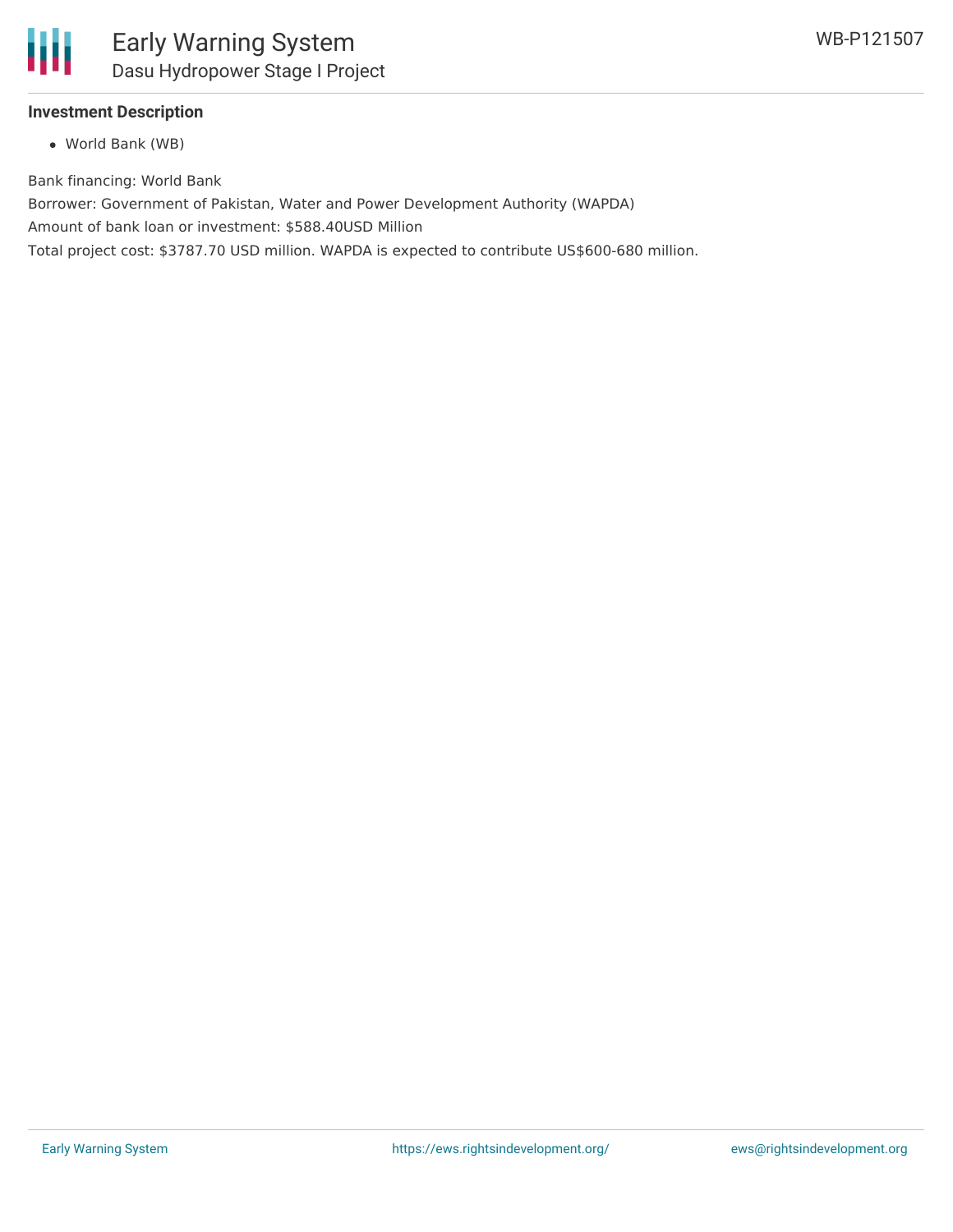

#### **Contact Information**

\*No contact availableat time of writing.

#### **Consultation**

World Bank documentation indicates that extensive consultations with affected communities have been undertaken and "will continue throughout the design and implementation of the various environmental and social action plans." According to the bank, WAPDA is responsible for carrying out these consultations through its Field Office in Dasu, and the consultations will "drive the planning and implementation of the resettlement program". Consultations are to involve the District Commissioner, village elders and heads, mosque leaders, members of an assembly of elder men (jirga) and people affected by the project. Consultations should include project planning, decisions, and implementation of compensation rates and payments, as well as the program to restore and improve the livelihoods of people affected by the project. Volume 12 of the Social and Resettlement Management Plan for the Project contains a set of development and community support programs, which "will be further discussed with jirga members and local administration prior to implementation."

Key concerns of affected people and communities raised during consultations thus far are summarized in the Social and Resettlement Management Plan, and include: compensation for land and other assets; provisions for alternative livelihoods; environmental and social issues including education and access to health clinic and market following relocation, and; health and safety issues. The influx of "outsiders" is identified as "a very big concern" for affected communities. On 28 July 2011, elders representing affected people submitted a 15-point Charter of Demands "as their benchmark for supporting the construction of the dam project." The Charter of Demands was not limited to compensation for losses. On the contrary, it includes demands for employment, education, and healthcare facilities and "was clearly a call for local area development and community development programs as benefits of hydro project development in Dasu".

World Bank documents state that a grievance mechanism will be established to allow affected persons/families to appeal against "any decision, practice or activity arising out of survey, data collection, compensation rates/awards, and resettlementrelated benefits." The bank notes that grievances "could also be caused by other social and environmental impacts/issues." A four-tier "bottom up" system of grievance redress committees (GRC) will begin with a Village Level GRC, consisting of local representatives of the affected communities and village elders (malik), project staff and local government representatives. The Village GRC will receive grievances and work to resolve them locally within a defined timeline. If unable to resolve to the satisfaction of the person bringing the grievance, the case will be forwarded to a Union Council Level GRC. If not resolved there, the case will go to a District-Level GRC. If still unresolved, it will advance to the Project Level Independent GRC, to be led by a retired civil judge. If unable to resolve a grievance using any of the four GRC, a person bringing the grievance may access the court of law. According to the bank, all documents related to grievance redress cases will be maintained in the Deputy Director Office "for review or verification" by WAPDA, a review of GRC activities is to be conducted each year, and the result is to be posted on WAPDA's project website.

#### **ACCOUNTABILITY MECHANISM OF WORLD BANK**

The World Bank Inspection Panel is the independent complaint mechanism and fact-finding body for people who believe they are likely to be, or have been, adversely affected by a World Bank-financed project. If you submit a complaint to the Inspection Panel, they may investigate to assess whether the World Bank is following its own policies and procedures for preventing harm to people or the environment. You can contact the Inspection Panel or submit a complaint by emailing ipanel@worldbank.org. You can learn more about the Inspection Panel and how to file a complaint at: http://ewebapps.worldbank.org/apps/ip/Pages/Home.aspx.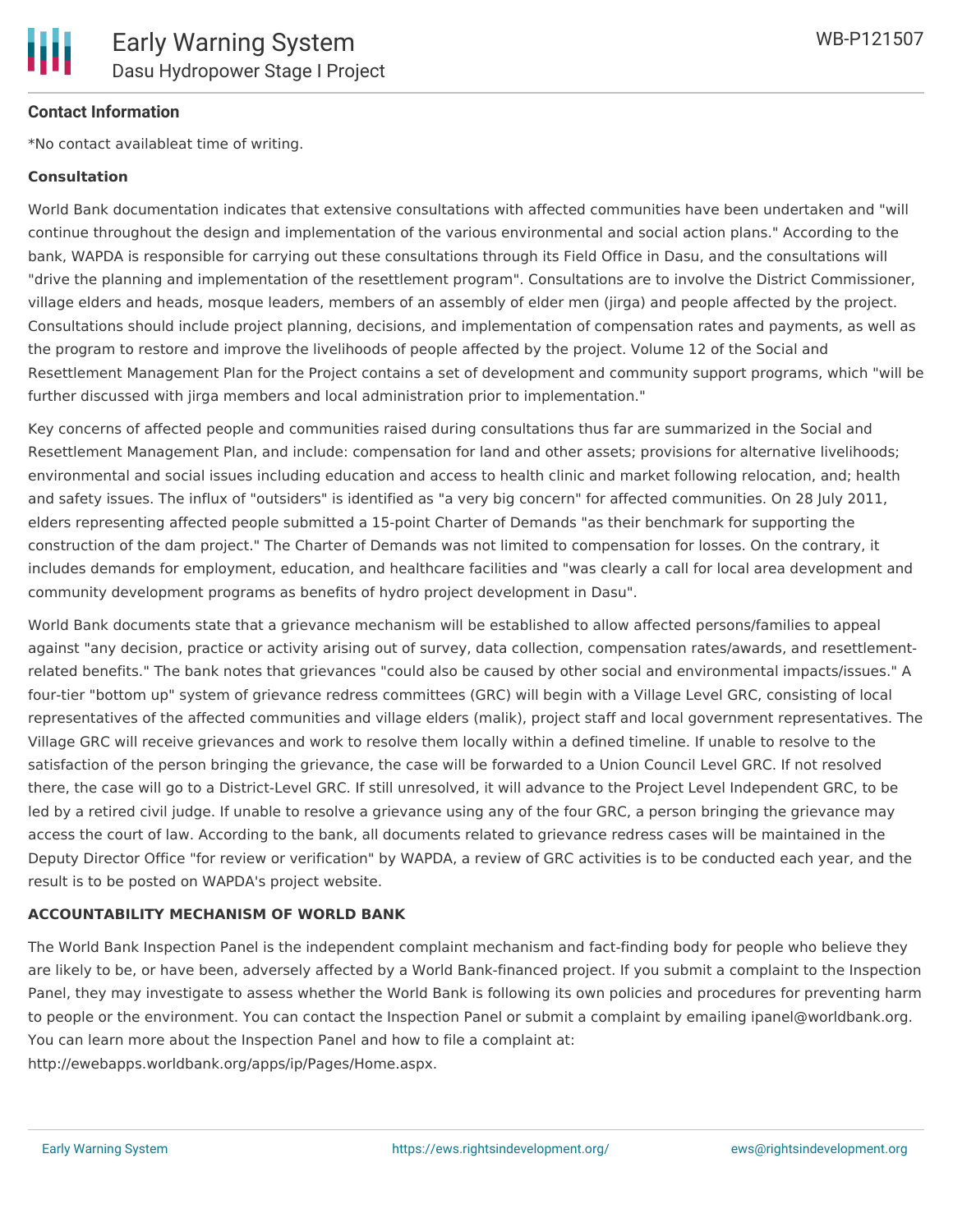## Early Warning System

Dasu Hydropower Stage I Project

#### **Bank Documents**

- Integrated Safeguards Data Sheet (Appraisal Stage) Dasu [Hydropower](https://ewsdata.rightsindevelopment.org/files/documents/07/WB-P121507_wMS7ZuF.pdf) Stage I Project P121507 (Engl [Original Source]
- Official Documents- [Amendment](http://documents.worldbank.org/curated/en/855131478107028977/Official-Documents-Amendment-No-1-to-the-Financing-Agreement-for-Credits-5497-PK-and-5498-PK) No. 1 to the Financing Agreement for Credits 5497-PK and 5498-PK (Engl
- Official Documents- [Disbursement](https://ewsdata.rightsindevelopment.org/files/documents/07/WB-P121507_OrgGVqQ.pdf) Letter for Credits 5497-PK and 5498-PK (Closing Package) (English) [\[Original](http://documents.worldbank.org/curated/en/241651468289860776/pdf/RAD769525524.pdf) Source]
- Official [Documents-](https://ewsdata.rightsindevelopment.org/files/documents/07/WB-P121507_3q6pF3e.pdf) Financing Agreement for Credits 5497-PK and 5498-PK (Closing Package) (English) [Original Source]
- Official Documents- Project Agreement with National [Transmission](https://ewsdata.rightsindevelopment.org/files/documents/07/WB-P121507_ConGF23.pdf) and Despatch Company Ltd. for Credi [Original Source]
- Official Documents- Project Agreement with Water and Power [Development](https://ewsdata.rightsindevelopment.org/files/documents/07/WB-P121507_x047zbW.pdf) Authority for Credits 5497-PK [Original Source]
- Official Documents- [Recommendation](https://ewsdata.rightsindevelopment.org/files/documents/07/WB-P121507_JSWD9ff.pdf) of Statutory Committee for Credits 5497-PK and 5498-PK (Closing P [Original Source]
- Official Documents- [Supplemental](https://ewsdata.rightsindevelopment.org/files/documents/07/WB-P121507_AryjVIU.pdf) Letter Ref. Financial and Economic Data for Credits 5497-PK and 549 [Original Source]
- Official Documents- [Supplemental](https://ewsdata.rightsindevelopment.org/files/documents/07/WB-P121507_lHpaquJ.pdf) Letter Ref. Performance Monitoring Indicators for Credits 5497-PK a [\[Original](http://documents.worldbank.org/curated/en/123851468289861129/pdf/RAD405702472.pdf) Source]
- Pakistan Dasu Hydropower Project (DHP) : [procurement](https://ewsdata.rightsindevelopment.org/files/documents/07/WB-P121507_xDz46uG.pdf) plan (English) [\[Original](http://documents.worldbank.org/curated/en/100941468197343426/pdf/101853-PROP-P121507-PUBLIC-Box394819B-Dasu-Hydro-Power-Project.pdf) Source]
- Pakistan Dasu Hydropower Project : [environmental](https://ewsdata.rightsindevelopment.org/files/documents/07/WB-P121507_qtB01zZ.pdf) and social assessment executive summary (Englis [Original Source]
- Pakistan Dasu [Hydropower](https://ewsdata.rightsindevelopment.org/files/documents/07/WB-P121507_F1OvkPK.pdf) Stage I Project (DHP-1) : chair summary (English) [\[Original](http://documents.worldbank.org/curated/en/915101468090592797/pdf/886590BS0P1215040Box385229B00OUO090.pdf) Source]
- Pakistan Dasu Hydropower Stage I Project : P121507 [Implementation](http://documents.worldbank.org/curated/en/619571468097742521/pdf/ISR-Disclosable-P121507-06-09-2016-1465529782328.pdf) Status Results Report : Sequen [Original Source]
- Pakistan Dasu Hydropower Stage I Project : P121507 [Implementation](http://documents.worldbank.org/curated/en/810761468287743564/pdf/ISR-Disclosable-P121507-12-07-2015-1449528003142.pdf) Status Results Report : Sequen [Original Source]
- Pakistan Dasu Hydropower Stage I Project : P121507 [Implementation](http://documents.worldbank.org/curated/en/138151468059048009/pdf/ISR-Disclosable-P121507-04-16-2015-1429182229713.pdf) Status Results Report : Sequen [Original Source]
- Pakistan Dasu Hydropower Stage I Project : P121507 [Implementation](http://documents.worldbank.org/curated/en/444091468291936566/pdf/ISR-Disclosable-P121507-10-10-2014-1412958587084.pdf) Status Results Report : Sequen [Original Source]
- Pakistan Dasu Hydropower Stage I Project : P121507 [Implementation](http://documents.worldbank.org/curated/en/587061482330979698/pdf/ISR-Disclosable-P121507-12-21-2016-1482330963106.pdf) Status Results Report : Sequen [Original Source]
- Pakistan First Phase of the Dasu Hydropower Project (DHP) : [resettlement](https://ewsdata.rightsindevelopment.org/files/documents/07/WB-P121507_xvSjOc5.pdf) plan (Vol. 10) : Grievanc [\[Original](http://documents.worldbank.org/curated/en/503151468286504412/pdf/RP15580V100P1200Box385163B00PUBLIC0.pdf) Source]
- Pakistan First Phase of the Dasu Hydropower Project (DHP) : [resettlement](https://ewsdata.rightsindevelopment.org/files/documents/07/WB-P121507_U6FImkx.pdf) plan (Vol. 11) : Communic [\[Original](http://documents.worldbank.org/curated/en/732671468327376440/pdf/RP15580V110P1200Box385163B00PUBLIC0.pdf) Source]
- Pakistan First Phase of the Dasu Hydropower Project (DHP) : [resettlement](https://ewsdata.rightsindevelopment.org/files/documents/07/WB-P121507_PelOo6P.pdf) plan (Vol. 12) : Area dev [\[Original](http://documents.worldbank.org/curated/en/560001468286781116/pdf/RP15580V120P1200Box385164B00PUBLIC0.pdf) Source]
- Pakistan First Phase of the Dasu Hydropower Project (DHP) : [resettlement](https://ewsdata.rightsindevelopment.org/files/documents/07/WB-P121507_JUg94Iy.pdf) plan (Vol. 13) : Costs an [\[Original](http://documents.worldbank.org/curated/en/196291468087848617/pdf/RP15580V130P1200Box385164B00PUBLIC0.pdf) Source]
- Pakistan First Phase of the Dasu Hydropower Project (DHP) : [resettlement](https://ewsdata.rightsindevelopment.org/files/documents/07/WB-P121507_dOLONcq.pdf) plan (Vol. 14) : Implemen [\[Original](http://documents.worldbank.org/curated/en/387971468145472552/pdf/RP15580V140SRM00Box385164B00PUBLIC0.pdf) Source]
- Pakistan First Phase of the Dasu Hydropower Project (DHP) : [resettlement](https://ewsdata.rightsindevelopment.org/files/documents/07/WB-P121507_H0axugY.pdf) plan (Vol. 15) : Resettle [\[Original](http://documents.worldbank.org/curated/en/524641468057351471/pdf/RP15580V150P1200Box385164B00PUBLIC0.pdf) Source]
- Pakistan First Phase of the Dasu Hydropower Project (DHP) : [resettlement](https://ewsdata.rightsindevelopment.org/files/documents/07/WB-P121507_yumBX7B.pdf) plan (Vol. 2) : Social an [\[Original](http://documents.worldbank.org/curated/en/925121468087848248/pdf/RP15580V20REVI00Box385163B00PUBLIC0.pdf) Source]
- Pakistan First Phase of the Dasu Hydropower Project (DHP) : [resettlement](https://ewsdata.rightsindevelopment.org/files/documents/07/WB-P121507_jWBqAil.pdf) plan (Vol. 3) : Downstrea [\[Original](http://documents.worldbank.org/curated/en/187101468074333538/pdf/RP15580V30REVI00Box385164B00PUBLIC0.pdf) Source] • Pakistan - First Phase of the Dasu Hydropower Project (DHP) : [resettlement](https://ewsdata.rightsindevelopment.org/files/documents/07/WB-P121507_9kE8UO8.pdf) plan (Vol. 4) : Social an [\[Original](http://documents.worldbank.org/curated/en/552251468286507727/pdf/RP15580V40REVI00Box385162B00PUBLIC0.pdf) Source]
- Pakistan First Phase of the Dasu Hydropower Project (DHP) : [resettlement](https://ewsdata.rightsindevelopment.org/files/documents/07/WB-P121507_c8NFggk.pdf) plan (Vol. 5) : Socioecon [\[Original](http://documents.worldbank.org/curated/en/911641468066528735/pdf/RP15580V50SRMP00Box385163B00PUBLIC0.pdf) Source]
- Pakistan First Phase of the Dasu Hydropower Project (DHP) : [resettlement](https://ewsdata.rightsindevelopment.org/files/documents/07/WB-P121507_kqUAUFi.pdf) plan (Vol. 6) : Public co [\[Original](http://documents.worldbank.org/curated/en/141181468144892253/pdf/RP15580V60SRMP00Box385163B00PUBLIC0.pdf) Source]
- Pakistan First Phase of the Dasu Hydropower Project (DHP) : [resettlement](https://ewsdata.rightsindevelopment.org/files/documents/07/WB-P121507_bdHXQdH.pdf) plan (Vol. 7) : Gender ac [\[Original](http://documents.worldbank.org/curated/en/263071468057350769/pdf/RP15580V70P12100Box385163B00PUBLIC0.pdf) Source]
- Pakistan First Phase of the Dasu Hydropower Project (DHP) : [resettlement](https://ewsdata.rightsindevelopment.org/files/documents/07/WB-P121507_wr9CI61.pdf) plan (Vol. 8) : Public he [\[Original](http://documents.worldbank.org/curated/en/539511468283490517/pdf/RP15580V80P12100Box385163B00PUBLIC0.pdf) Source] Pakistan - First Phase of the Dasu Hydropower Project (DHP) : [resettlement](https://ewsdata.rightsindevelopment.org/files/documents/07/WB-P121507_CAaIZ13.pdf) plan (Vol. 9) : Managemen [\[Original](http://documents.worldbank.org/curated/en/155111468288044025/pdf/RP15580V90P12100Box385163B00PUBLIC0.pdf) Source]